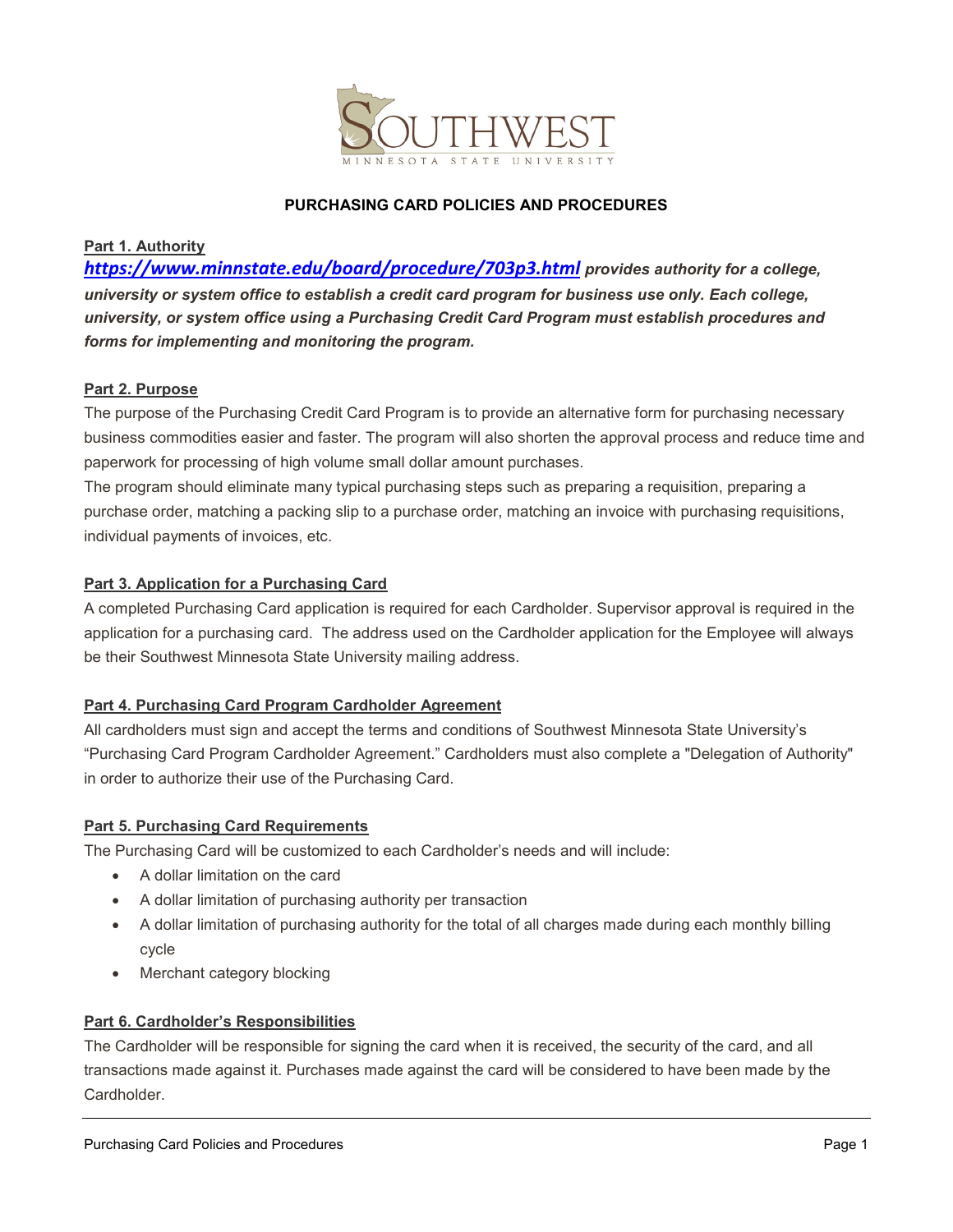The Cardholder must request a copy of the vendor's itemized sales receipt/invoice or cash register slip if over the counter for verification of purchase. The Cardholder's individual purchasing card number and his/her name must be given for all orders processed and specific delivery instructions must be provided to the vendor. **The purchased goods must be delivered directly to a Southwest Minnesota State University location ONLY.** All transactions processed against the Purchasing Card must be made by the employee to whom the card is issued. **The card cannot be used by another person or for personal use.** The card cannot be transferred from one employee to another.

### **Part 7. Sales Tax**

SMSU is exempt from sales tax. The cardholder must inform the vendor of Minnesota State's tax exemption status. The tax-exempt ID number is printed on your card. If the vendor charges sales tax and will not refund the amount back to your card, **YOU ARE RESPONSIBLE FOR PAYING THE SALES TAX WHEN TURNING IN YOUR REPORT. If this is not done your purchasing card will be suspended until the tax is paid and the reinstatement form is completed. If cardholder continues to have transactions with Sales Tax the card will be suspended.**

Purchases of lodging (under 30 days), waste collection and disposal services, or purchases or leases of motor vehicles are taxable and sales tax should be included in the charge transaction at the time of purchase if a purchase card is used.

### **Part 8. Allocation and Report Deadline the 8th of each month**

The billing cycle ends on the 8th of each month. Each Cardholder will be responsible for going on-line during the month to review, approve and reallocate their charge. In no case may the individual make payment to the credit card company. Southwest Minnesota State University Business Office is responsible for making payment of all purchases and will process the charge against the cardholders cost center.

All purchase transactions must be recorded on the Cardholder Activity Report each month. The report will be signed to verify the transactions were made by the Cardholder and the Cardholder's supervisor or authorized reviewer has reviewed and approved these purchases. It is the cardholder's responsibility to send the completed report to Business Services. Original detail receipts, invoices, etc. must be attached to the Cardholder Activity Report and submitted to the Business Office **by the 15th of each month**. **Failure to submit the required documentation by the 15th of each month will result in suspension of the card (except when in travel status and the Purchasing Clerk has been informed of travel status).**

#### **Part 9. Purchasing Card Spending Categories**

Purchasing card spending categories will be individualized to meet the needs of the employee. With proper approval, a Cardholder may be authorized to charge in such merchant categories as

- Hotels and motels
- Airlines
- Car Rental
- Other travel agencies
- Auto parking lots
- Taxis and buses
- Discount stores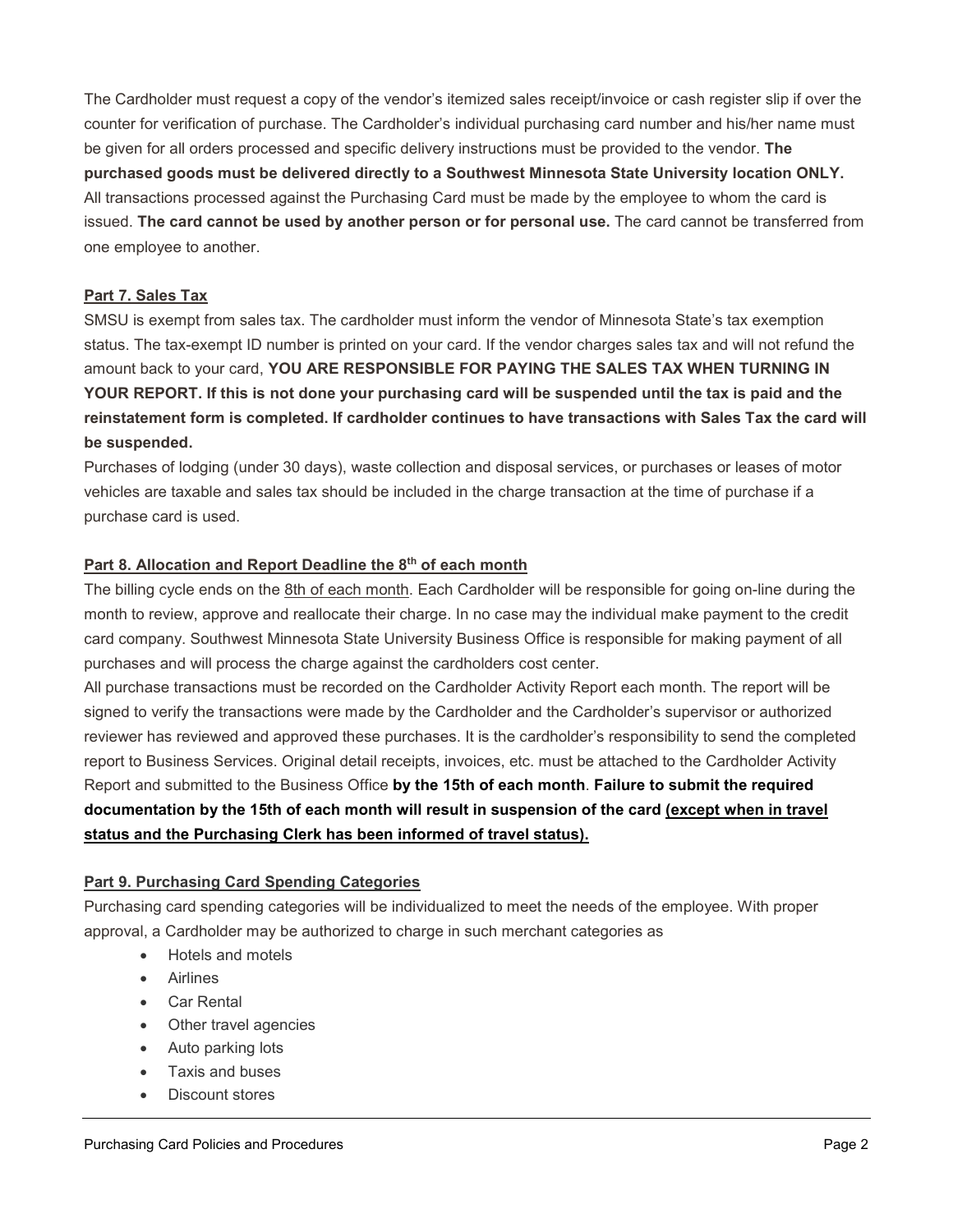- Fuel for rented vehicles only
- Informational retrieval services
- Bookstores
- Office stationary supplies
- Photocopy and photos
- Advertising

# **Part 10. Purchasing Card Restrictions**

The Purchasing Card **CANNOT** be used for the following transactions (prohibited by Minnesota State System Procedure 7.3.3, Credit Cards):

- **Items for personal use**
- **Any transactions that have a Contract or an Agreement**
- **Services or Maintenance cannot be paid with a Purchasing Card or Prepayment**
- **Items for non-college, non-university purposes**
- **Any and all computer or electronic related items – The State ONLY allows IT departments to make these authorized purchases**
- **Gift Cards, Cash or Cash Advances**
- **Food and beverages for individual employee (Authorized cards may allow for food and nonalcoholic beverages for business-related meetings in compliance with system procedures and after obtaining approval for special expenses)**
- **Alcoholic beverages**
- **Weapons of any kind or explosives**
- **Employee relocation expenses**
- **Travel related expenses for food and beverage (to be reimbursed using Employee Expense Report form).**

The purchasing card can be used for the following transactions only when the Student/Team Travel Form has been completed and authorized by the Purchasing Clerk or Director of Business Services:

- Food and nonalcoholic beverages for members of athletic teams, organized student group.
- Food and nonalcoholic beverages that will be paid for with grant funds if allowed by a grant agreement.

#### **Part 11. Accountability**

Each Cardholder is responsible for the card issued to him/her. All purchasing card records are subject to being audited without notification to the cardholder**. Established procedures for using the purchasing card must be followed. Failure to do so may result in the loss of privileges or other disciplinary actions.**

The purchasing card is the property of Southwest Minnesota State University and is not to be used for personal transactions under any circumstances regardless of reimbursement to the University. Using the card for personal use will automatically revoke the card privilege and subject the employee to disciplinary action, including reimbursement of all personal charges. **All charges that are not authorized and approved by the University will be the responsibility of the employee to whom the card is issued.** The employee, by statute, will reimburse the State of Minnesota at Southwest Minnesota State University for all incurred charges and any fees related to the collection of those charges.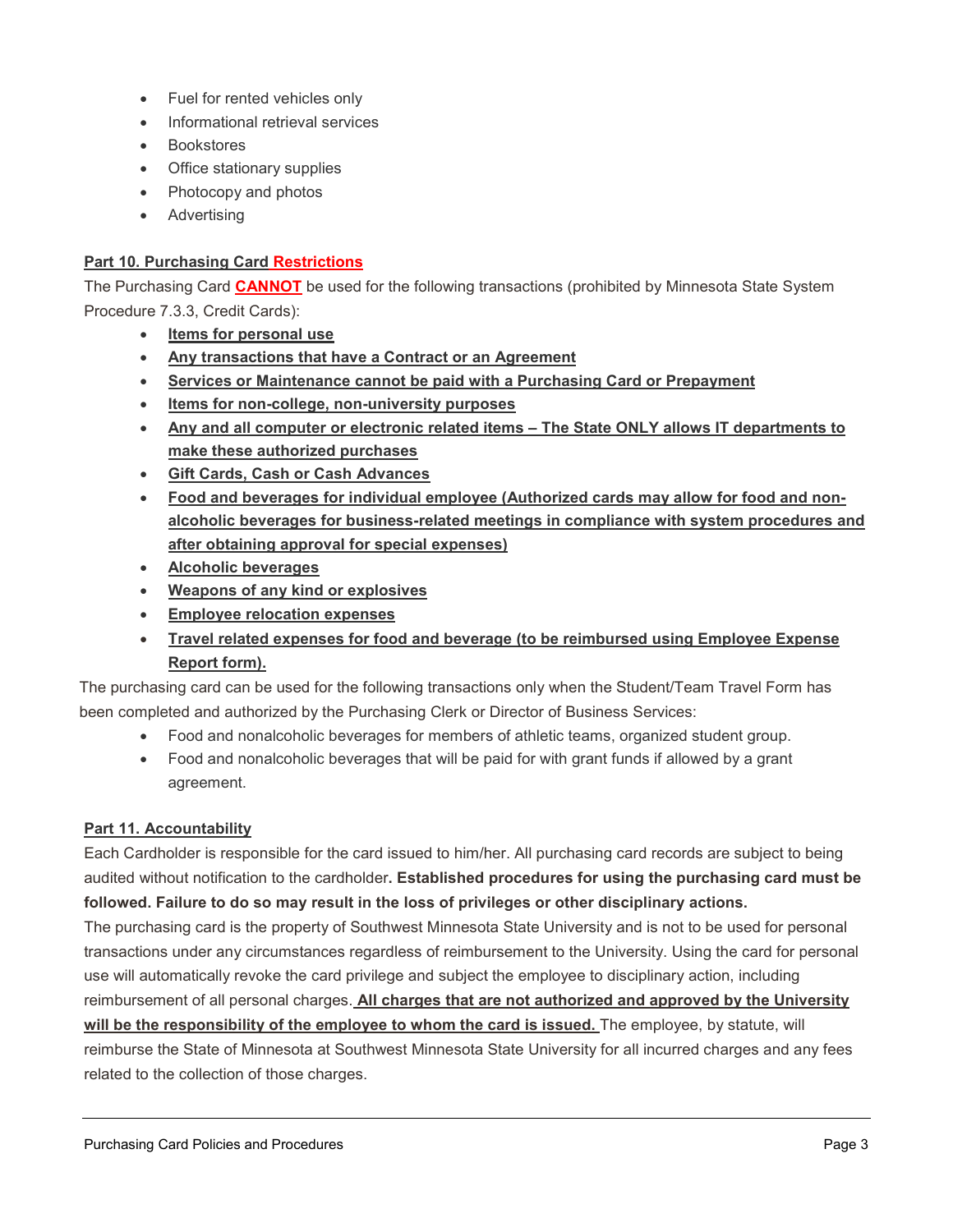**A cardholder who makes an unauthorized purchase with the card or uses the card in an inappropriate manner will have their card revoked and may be subject to disciplinary action.**

**If the cardholder is unsure whether a purchase can be processed with the card, please call Christy Johnson at ext. 6215. Do not charge and inquire after the purchase. You may risk having your card suspended and be required to return the item purchased.**

# **Part 12. Failure to Comply with Policies & Procedures**

**There is a zero tolerance policy for failure to comply with the purchasing card procedures.** Violations of purchasing card policies and procedures will result in suspension of the card.

# **Suspension & Reinstatement Procedure**

**1st Non-Compliance:** – (1) Card is suspended - The Purchasing Clerk/Buyer will fill out the Suspension/Reinstatement form with explanation for suspension. All missing items have to be personally turned into the Purchasing Clerk/Buyer. (2) Suspension/Reinstatement form will need to be signed & dated by the cardholder, supervisor and the Purchasing Clerk/Buyer. After 1 & 2 above are completed the Purchasing Clerk will reinstate the Purchasing card.

**2nd Non-Compliance:** – (1) Card is suspended for 30 days - The Purchasing Clerk/Buyer will fill out the Suspension/Reinstatement form with explanation for suspension. All missing items have to be personally turned into the Purchasing Clerk/Buyer. (2) Suspension/Reinstatement form will need to be signed & dated by the cardholder, supervisor and the Purchasing Clerk/Buyer. After 1 & 2 above are completed the Purchasing Card will remain suspended for 30 days before reinstatement.

**3rd Non-Compliance:** - (1) Card is suspended for 60 days - The Purchasing Clerk/Buyer will fill out the Suspension/Reinstatement form with explanation for suspension. All missing items have to be personally turned into the Purchasing Clerk/Buyer. (2) Suspension/Reinstatement form will need to be signed & dated by the cardholder, supervisor and the Purchasing Clerk/Buyer. After 1 & 2 above are completed the Purchasing Card will remain suspended for 60 days before reinstatement.

#### **Part 13. Discrepancies**

The Cardholder shall notify US Bank and the Purchasing Clerk in Business Services if there are any discrepancies with any of the charges listed on the statement. The Cardholder will work with US Bank and or vendor to settle any billing discrepancies, charges or fraudulent charges. Any incorrect charges should be credited back to the credit card along with a receipt of the credit.

#### **Part 14. Lost, Stolen or Unauthorized Use**

The Cardholder is responsible for the security of his/her card and any purchase made on the card. The Cardholder must immediately notify the credit card company and the Purchasing Clerk in Business Services if the card is lost, stolen or in the hands of an unauthorized person. Pertinent information regarding the lost or stolen card or improper use must be provided. The Cardholder will make a reasonable attempt to recover the card from an unauthorized person. The card will be voided as quickly as possible. However, the cardholder has primary responsibility for any unauthorized purchases made by the cardholder or any other person. If Southwest